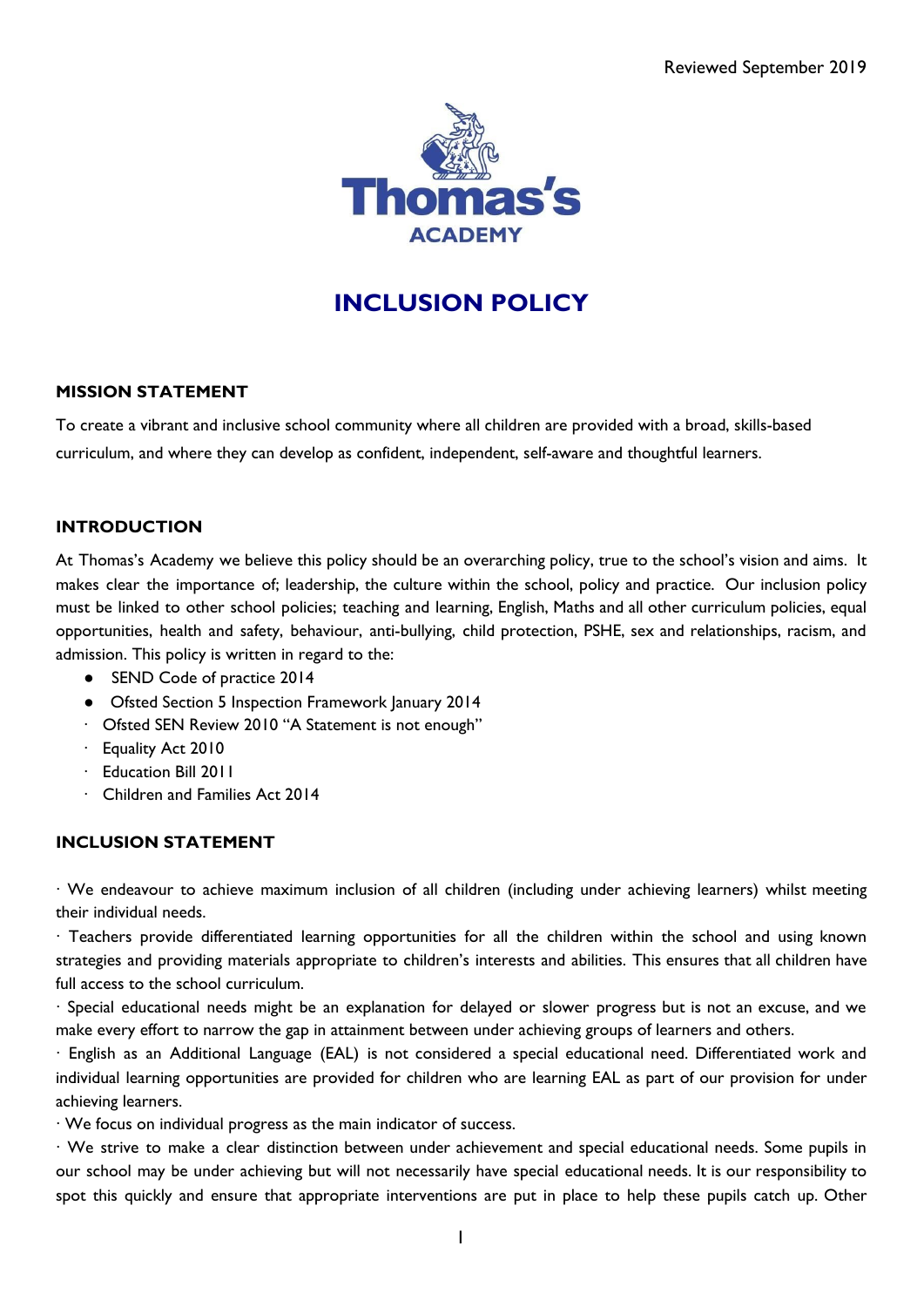pupils will genuinely have special educational needs and this may lead to lower attainment (though not necessarily to under achievement). It is our responsibility to ensure that pupils with special educational needs have the maximum opportunity to attain and achieve in line with their peers. Accurate assessment of need and carefully planned programmes, which address the root causes of any learning difficulty, are essential ingredients of success for these pupils. These will be provided, initially, through additional support funded from the schools budget.

#### **AIMS AND OUTCOMES OF THIS POLICY**

The aims of our inclusion policy and practice in this school are:

- · to provide curriculum access for all
- · to secure high levels of achievement for all
- · to meet individual needs through a wide range of provision
- · to attain high levels of satisfaction and participation from pupils, parent and carers

· to carefully map provision for all under achieving learners to ensure that staffing deployment, resource allocation and choice of intervention is leading to good learning outcomes

· to ensure a high level of staff expertise to meet pupil need, through well targeted continuing professional development

· to work in cooperative and productive partnership with the Local Authority and other outside agencies, to ensure there is a multi-professional approach to meeting the needs of all under achieving learners

· to promote children's self-esteem and emotional well-being and help them to form and maintain worthwhile relationships based on respect for themselves and others

# **STAGE 1- WELL DIFFERENTIATED, QUALITY FIRST TEACHING, INCLUDING, WHERE APPROPRIATE, THE USE OF WAVE 1 OR WAVE 2 INTERVENTIONS. ALL UNDER ACHIEVING LEARNERS TO BE INCLUDED ON A WHOLE SCHOOL PROVISION MAP**

· All learners will have access to quality first teaching.

· Language acquisition is promoted through a range of good, inclusive strategies, differentiation of the usual school curriculum and interventions where appropriate.

· Some under achieving learners will have access to Wave 1 or Wave 2 interventions. They will need to make accelerated progress but will not necessarily be pupils with special educational needs.

· All under achieving learners will be included on a detailed whole-school provision map which outlines and monitors all additional intervention across the school. The whole school provision map enables the school to:

-Plan strategically to meet pupils' identified needs and track their provision

- Audit how well provision matches need

-Recognise gaps in provision

-Highlight repetitive or ineffective use of resources

-Cost provision effectively

-Demonstrate to all staff how support is deployed

-Inform parents, LEA, external agencies and Ofsted about resource deployment

-Focus attention on whole-school issues of learning and teaching as well as individual needs, providing an important tool for self-evaluation

#### **IDENTIFICATION AND ASSESSMENT AT STAGE 1**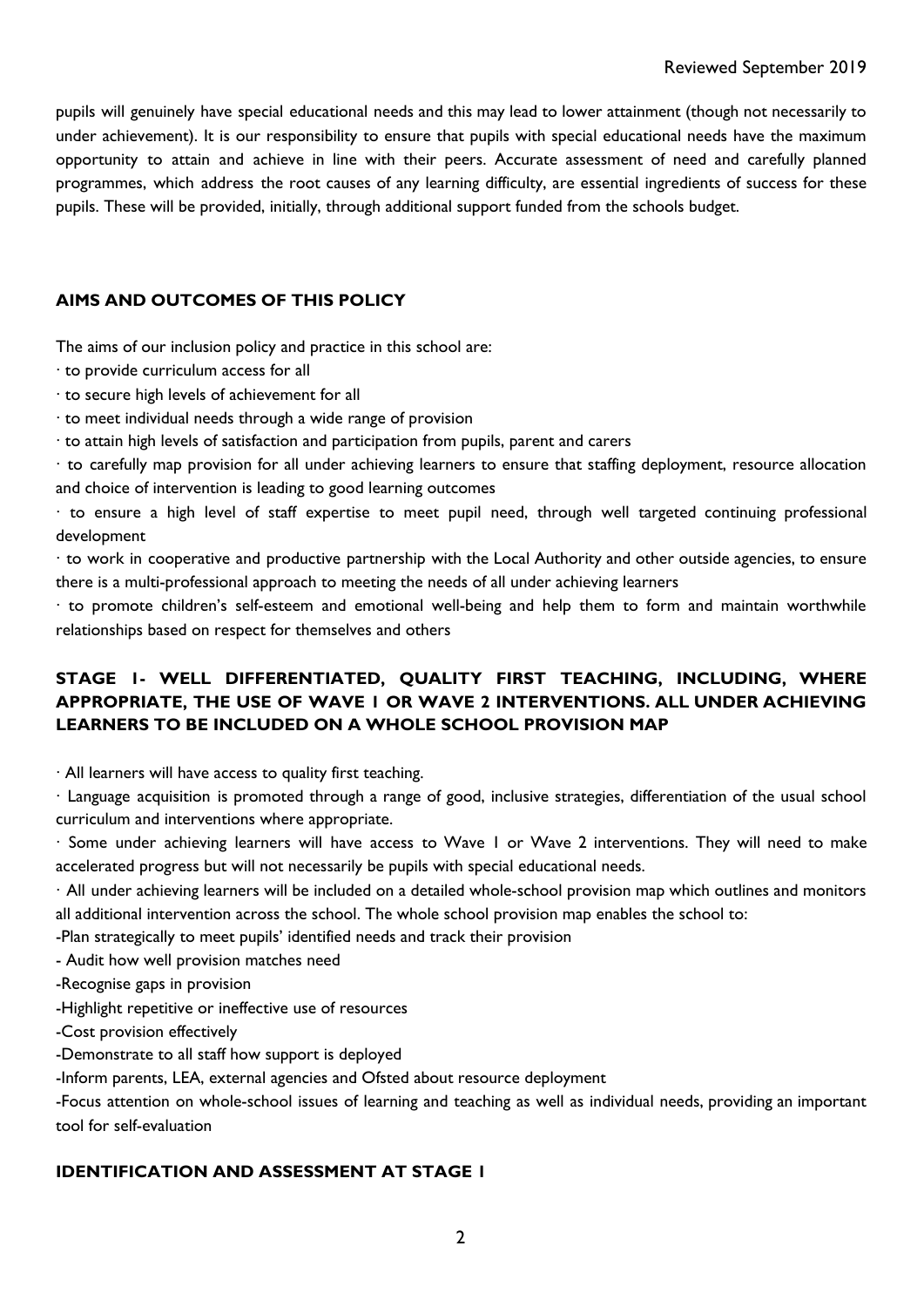Children's needs should be identified and met as early as possible through:

· the analysis of data including entry profiles, base-lining, EYFS baseline and other scores, reading ages, other whole-school pupil progress data

· classroom based assessment and monitoring arrangements (Pupil Progress Meetings, Termly Intervention Progress Meetings and the cycle of assessment)

- · following up parental concerns
- · tracking individual children's progress over time
- · liaison with feeder nurseries on transfer
- · information from previous schools
- · information from other services

· maintaining a whole school provision map for all under achieving learners which clearly identifies pupils receiving additional provision from the school's devolved budget or in receipt of SEND funding. This provision map is updated termly through Pupil Progress Meetings, Target Tracker data and TIP meetings

· undertaking, when necessary, a more in depth individual assessment - this may include a range of commercially available assessments, carefully chosen to deliver appropriate, useful information on a pupil's needs

· involving an external agency where it is suspected that a special educational need is significant

●EHCP's/Statement of SEN.

# **CURRICULUM ACCESS FOR UNDER ACHIEVING LEARNERS**

Where children are under achieving and/or identified as having special educational needs, the school provides for these additional needs in a variety of ways and might use a combination of these approaches to address targets identified for individual pupils:

· teachers differentiate work as part of quality first teaching

- · Wave 1,2,3 interventions (see appendix 1- Intervention Map)
- · other small group withdrawal/ class support
- ●Variety of teaching strategies
- · individual class support / individual withdrawal

· bilingual support/access to materials in translation (Duo lingo app, EAL support section of Purple Mash, EAL Induction, bilingual books and Young Interpreters)

- · further differentiation of resources
- · Home Learning support club
- · SEN Support Plans (SSPs)

# **MONITORING AND EVALUATION**

The monitoring and evaluation of the effectiveness of our provision for under achieving learners is carried out in the following ways:

- · Classroom observation by the SENDCo, senior leaders and subject leaders
- · Ongoing assessment of progress made by intervention groups
- · Work sampling and case studies
- · Scrutiny of planning
- · Teacher interviews at pupil progress meetings/ and TIP meetings
- · Informal feedback from all staff
- ●Feedback from external agencies supporting a child with SEND
- · Pupil interviews when setting new SSP targets or reviewing existing targets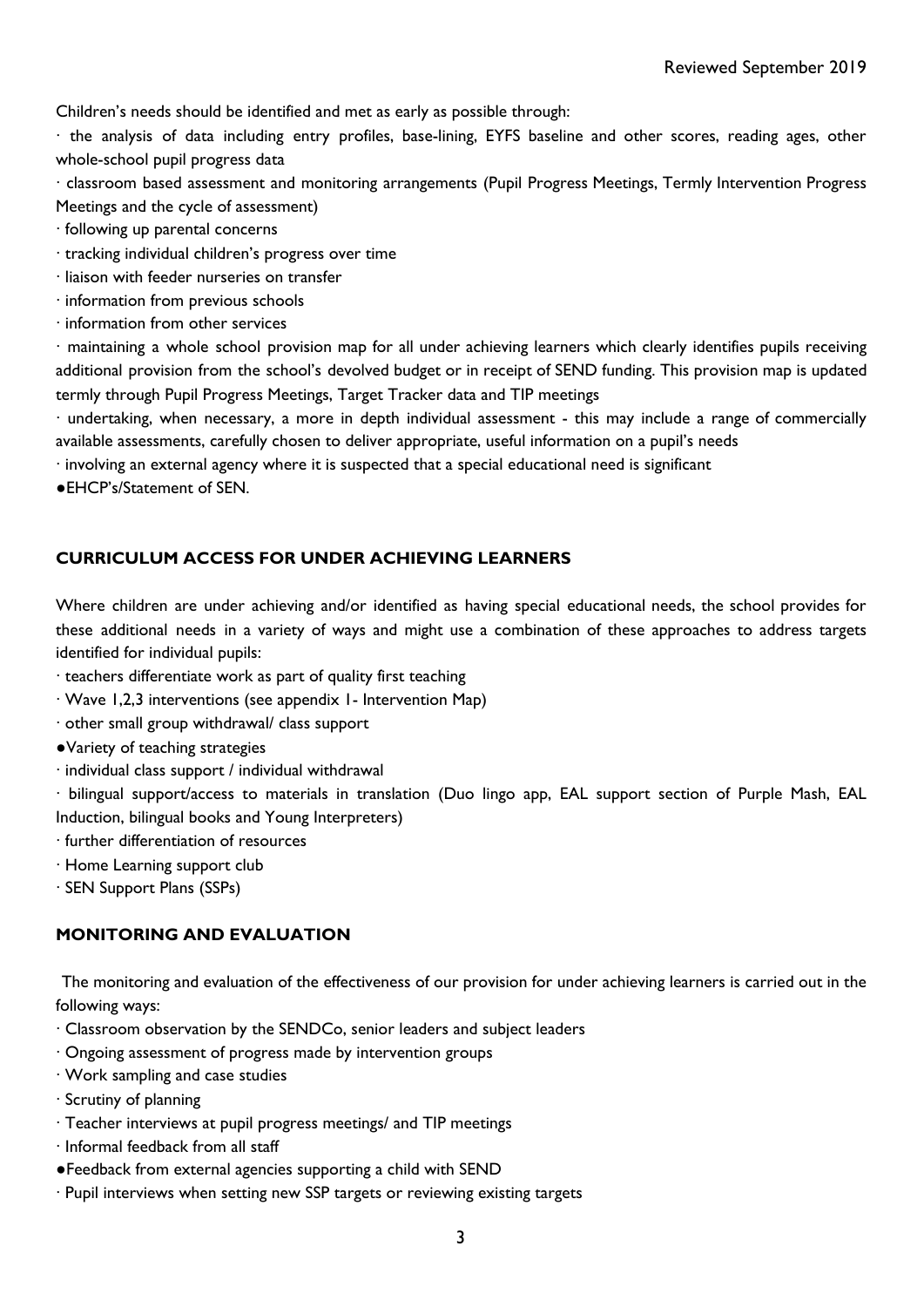- · Pupil progress tracking using Target Tracker assessment data (whole-school processes)
- · Monitoring SSPs and SSP targets; evaluating the impact of SSPs on pupils' progress
- · Attendance records and liaison with EWO (Peter Whitton)
- · Regular meetings about pupils' progress between the SENDCo and the Deputy head teacher

· Head teacher's report to governors

#### **STAGE 2- ADDITIONAL SEN SUPPORT**

· Pupils will be offered additional SEN support when it is clear that their needs require intervention which is "additional to" or "different from" the well-differentiated curriculum offer for all pupils in the school ie they have a special educational need as defined by the SEN Code of Practice 2014.

· Under-achieving pupils and pupils with EAL who do not have SEN will not be placed on the list of pupils being offered additional SEN support (but will be on the school's whole school provision map).

· It may be decided that a very small number, but not all of the pupils on the SEN list will require additional SEN funding, for which an application needs to be made to the Local Authority, to ensure their underlying special educational need is being addressed. This may particularly be the case where outside agencies have been involved in assessing the pupil or contributing to their provision. Where the school can evidence that more than  $£6,000$  approx. above the Average Weighted Pupil Unit has been, or will need to be, spent on a pupil within any one financial year (in order to meet his or her special educational needs) an application will be made to the Local Authority.

· This usually occurs when a pupil has a significant, severe and sustained need, as such it is necessary to enter a multi-disciplinary assessment process with health and social care in order to consider the need for an Education Health and Care Plan.

· Our approach to Record of Development, follows the SEN Code of Practice 2014 of assess, plan, do and review cycle.

Our Record of Development is a planning, teaching and reviewing tool which enables us to focus on particular areas of development for pupils with special educational needs. They are seen as a working document which can be constantly refined and amended

- Our Record of Development will additional to or different from the differentiated curriculum plan which is in place as part of provision for all children. Aims will address the underlying reasons why a pupil is having difficulty with learning

- Our Record of Development will be accessible to all those involved in their implementation – pupils should have an understanding and ownership of the aims and strategies, where possible.

- Our Record of Development will be based on informed assessment and will include the input of outside agencies

- Our Record of Development have been devised so that they are manageable and easily monitored and therefore will be monitored and evaluated at least termly (December- March- June)

- Our Record of Development target(s) will be covered and evaluated weekly

- Our Record of Development will be clear about what the expected outcomes are by the end of the given period

-Aims for a Record of Development will be arrived at through:

· Discussion between teacher and SENDCO

· Discussion, wherever possible, with parents/carers and pupil

· Discussion with a specialist (from an outside agency)

# **STAGE 3- STATEMENT OF SPECIAL EDUCATIONAL NEEDS OR EDUCATION HEALTH CARE PLAN**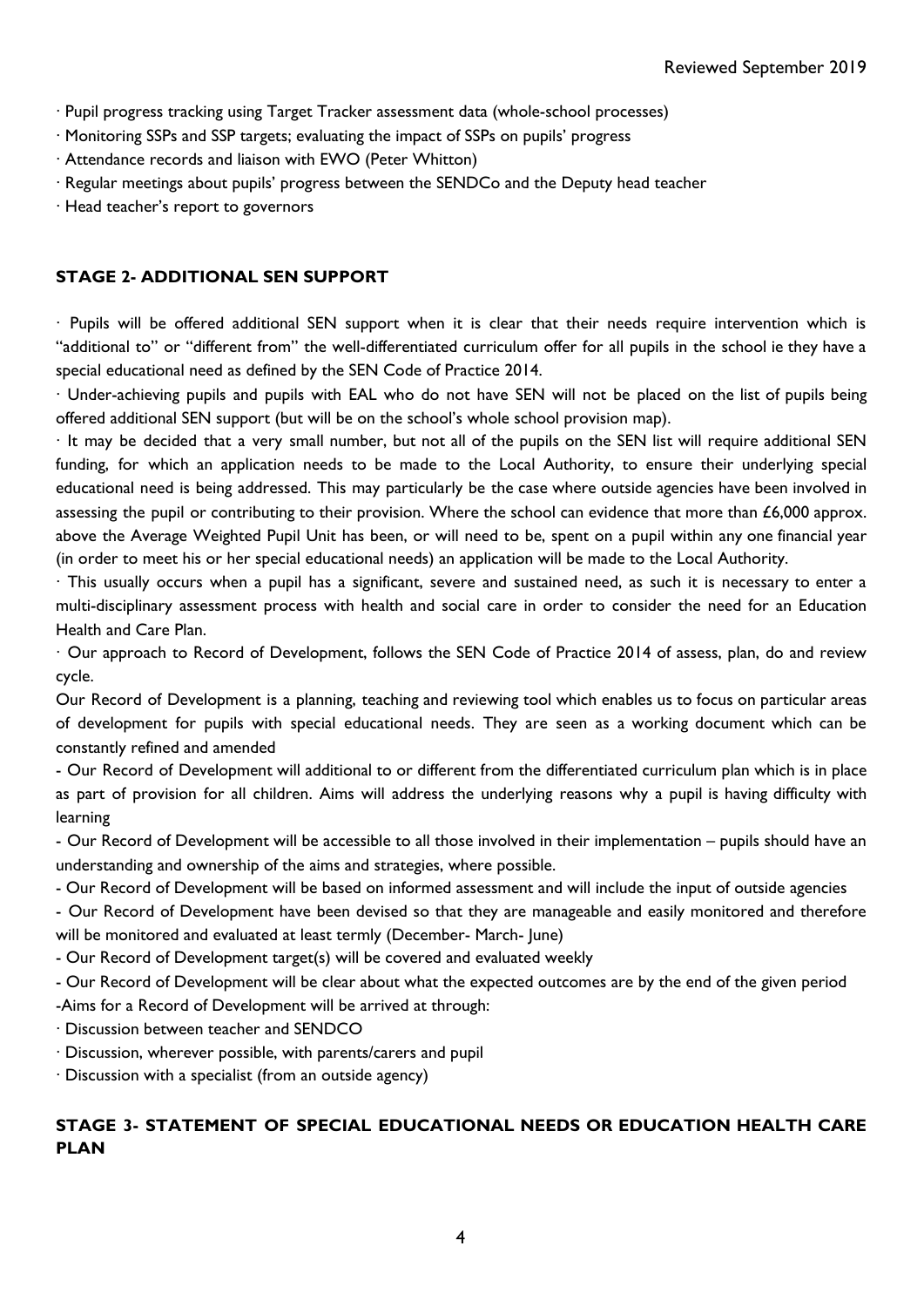· Pupils with a statement of special educational needs or an Education Health and Care Plan (post September 2014) will have access to all arrangements for pupils on the SEN list (above) and, in addition to this, will have an Annual Review of their statement/plan.

- · Our school will comply with all local arrangements and procedures when applying for:
- **SEN Funding**
- An Education Health and Care Plan. We will ensure that all pre-requisites for application have been met through ambitious and pro-active additional SEN support using our devolved budget at an earlier stage.

# **INCLUSION OF PUPILS WITH ENGLISH AS AN ADDITIONAL LANGUAGE (EAL)**

#### **Definition**

A pupil who has English as an additional language is a pupil whose first language is not English, and who uses that language on a regular basis inside or outside of school. EAL pupils are not considered to have a Special Educational Need, but are seen to benefit from the ability to live and learn in more than one language.

#### **Ethos**

We strive to recognise, welcome and celebrate linguistic and cultural diversity and have a high expectation of all pupils regardless of ethnic, cultural or linguistic heritage. We aim to include all pupils and parents in our school by respecting that diversity and reflecting it in our school environment, curriculum, learning resources and partnership with parents. We welcome the enrichment that linguistic and cultural diversity brings to our school community.

#### **Admissions**

No pupil will be refused admission on the basis of ethnicity or EAL. Pupils who have EAL will be admitted under the same criteria as any other pupil applying for a school place. Where parents do not speak English, we endeavour to provide oral and written information and help in their first language which will facilitate the admission process and provide key information about our school. The pupil will have access to a welcome and induction which recognises their linguistic needs and provides a safe and secure start to their learning.

#### **Provision**

Pupils with EAL will have full access to mainstream provision regardless of their proficiency in English. Where necessary, additional support will be given to improve acquisition of English: this will be provided through Wave 1 and, where appropriate, Wave 2 teaching.

The following provision can be expected:

· initial assessment of EAL using a Language Assessment to inform staff as to what knowledge and understanding the child already has will be undertaken by the Deputy head teacher.

· Children will be streamed for Phonics lessons, but other than this they will learn alongside their classmates.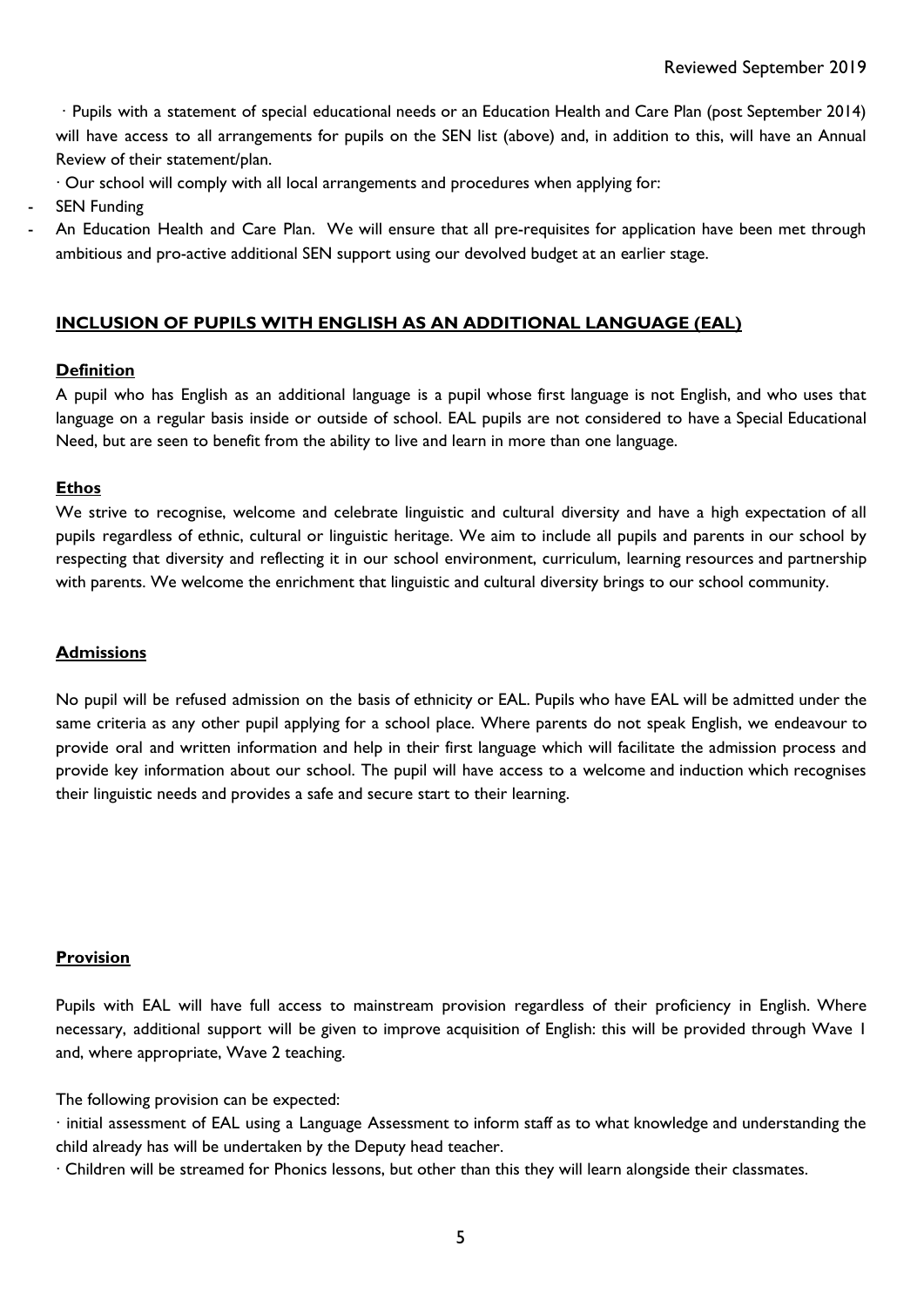· work in class will be differentiated for the pupils to lessen linguistic difficulties without significantly reducing academic challenge. Differentiated home learning will be provided to enable the pupil to improve their knowledge and use of English and to participate in homework activities on an equal basis with their peers

· additional support for pupils may be given through: first language resources & translation facilities; teaching support on a 1:1 or small group basis, peer group support; pre-teaching of key concepts and vocabulary (depending on the age and current knowledge of English different teaching approaches will be used)

· where necessary, catch-up work will be provided for pupils arriving from overseas who have experienced a different curriculum or who may have gaps in their schooling. Where pupils are ahead of their peer group in terms of learning, differentiation will be made in order to access learning at an appropriate level

· progress of EAL pupils will be monitored against the EAL Proficiency Stages (from Sept 2016). Where accelerated progress in English is needed for reasons of EAL, targets will be set and provision made on agreement between the class teacher and the Deputy head teacher. Provision will be recorded and monitored for effectiveness using the school's provision map, in line with standard practice for all under achieving learners in the school. The pupil will not be placed on the SEN register for reasons of EAL.

| <b>EAL Proficiency Stages</b>                                                                                                                                                                                                                                                                                                                                                                                                                                                 |
|-------------------------------------------------------------------------------------------------------------------------------------------------------------------------------------------------------------------------------------------------------------------------------------------------------------------------------------------------------------------------------------------------------------------------------------------------------------------------------|
| A New to English                                                                                                                                                                                                                                                                                                                                                                                                                                                              |
| May use first language for learning and other purposes. May remain completely silent<br>in the classroom. May be copying/repeating some words or phrases. May understand<br>some everyday expressions in English but may have minimal or no literacy in English.<br>Needs a considerable amount of EAL support.                                                                                                                                                               |
| <b>B</b> Early acquisition                                                                                                                                                                                                                                                                                                                                                                                                                                                    |
| May follow day to day social communication in English and participate in learning<br>activities with support. Beginning to use spoken English for social purposes. May<br>understand simple instructions and can follow narrative/accounts with visual support.<br>May have developed some skills in reading and writing. May have become familiar<br>with some subject specific vocabulary. Still needs a significant amount of EAL support<br>to access the curriculum      |
| C Developing competence                                                                                                                                                                                                                                                                                                                                                                                                                                                       |
| May participate in learning activities with increasing independence. Able to express<br>self orally in English, but structural inaccuracies are still apparent. Literacy will require<br>ongoing support, particularly for understanding text and writing. May be able to follow<br>abstract concepts and more complex written English. Requires ongoing EAL support<br>to access the curriculum fully.                                                                       |
| <b>D</b> Competent                                                                                                                                                                                                                                                                                                                                                                                                                                                            |
| Oral English will be developing well, enabling successful engagement in activities<br>across the curriculum. Can read and understand a wide variety of texts. Written<br>English may lack complexity and contain occasional evidence of errors in structure.<br>Needs some support to access subtle nuances of meaning, to refine English usage,<br>and to develop abstract vocabulary. Needs some/occasional EAL support to access<br>complex curriculum material and tasks. |
| E Fluent                                                                                                                                                                                                                                                                                                                                                                                                                                                                      |
| Can operate across the curriculum to the level of competence equivalent to that of a<br>pupil who uses English as his/her first language. Operates without support across the<br>curriculum.                                                                                                                                                                                                                                                                                  |
| N Not yet assessed                                                                                                                                                                                                                                                                                                                                                                                                                                                            |

#### **Parental support**

We recognise that some parents who are learning English may find it difficult to communicate with the school and approach the school regarding any concerns they may have on their child's progress. We endeavour to fully include EAL parents in the life of the school by, wherever possible, providing interpreting facilities at parents' evenings and other school meetings and by providing key school information in translated format.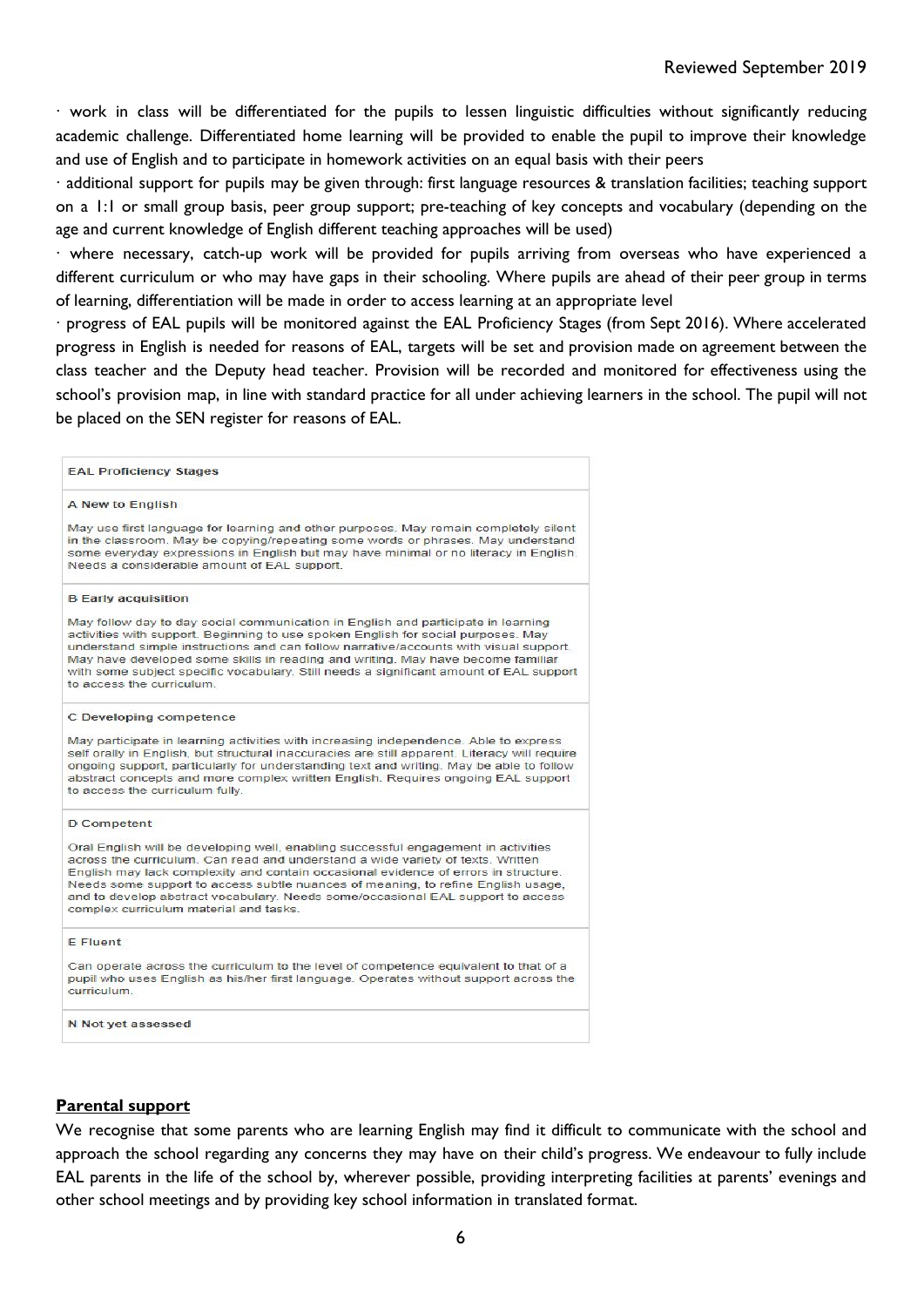## **INCLUSION OF PUPILS WHO ARE LOOKED AFTER IN LOCAL AUTHORITY CARE**

Our school recognises that:

· Children who are looked after in local authority care have the same rights as all children but may have additional needs due to attachment issues, early neglect, separation and loss, trauma and many placement moves. These barriers to learning can affect their educational outcomes and their personal, social and emotional development.

· There are commonly understood reasons (Social Exclusion Unit Report :2003] why children who are looked after in local authority care often fail to make expected progress at school :

-placement instability

- unsatisfactory educational experiences of many carers

- -too much time out of school
- -insufficient help if they fall behind
- -unmet needs emotional, mental, physical
- · The school's Child Protection Lead includes:

-monitoring the progress of children who are 'looked after' to ensure that they have the best life chances possible and access to the full range of opportunities in school

- ensuring that children who are 'looked after' have access to the appropriate network of support

-checking that the statutory Personal Education Plan (PEP) has been arranged and that it is regularly reviewed, at least every six months

-ensuring that information concerning the education of children who are 'looked after' is transferred between agencies and individuals

-preparing a report on the child's educational progress to contribute towards the statutory review

#### **INCLUSION OF PUPILS WHO ARE 'MOST ABLE' AND PREVIOUS HIGH ATTAINERS (PHA'S)**

· In this section the term 'most able' refers to pupils who have a range of achievement at a very high level. Those children who are most able can have very well-developed learning skills across the curriculum. Children who achieve highly in English, Maths and Science are known as Academically Most Able (AMA) and children with talents in other areas of the curriculum are referred to as 'most able'.

● PHA's are children who exceeded age related expectations (ARE) at the end of the previous phase in their education in Reading, Writing or Maths. These pupils must be tracked to ensure to our best abilities that these pupils remain on track to exceed throughout their time at our school.

· We respect the right of all children in our school, irrespective of differences in ability, to access a number of areas of learning, and to develop the knowledge, skills, understanding and attitudes that are necessary for their self-fulfilment and eventual development into active and responsible adults.

· The aims of our school make specific reference to teaching and learning that takes into account the needs of all children. They also identify the commitment to giving all our children every opportunity to achieve the highest of standards. This policy guides the way in which this happens for our most able children.

· As soon as a child starts school at Thomas's Academy staff will make general assessments and will highlight a group of pupils in their class as being 'most able'. Therefore we don't keep a register of 'most able' pupils due to the fluidity of this group within the class. This group within the class could change from one term to the next. As well as this, all pupils at our school have equal opportunity to achieve highly, so to put names on a register, makes this group too official. However, PHA's are on a register as they are a fixed group.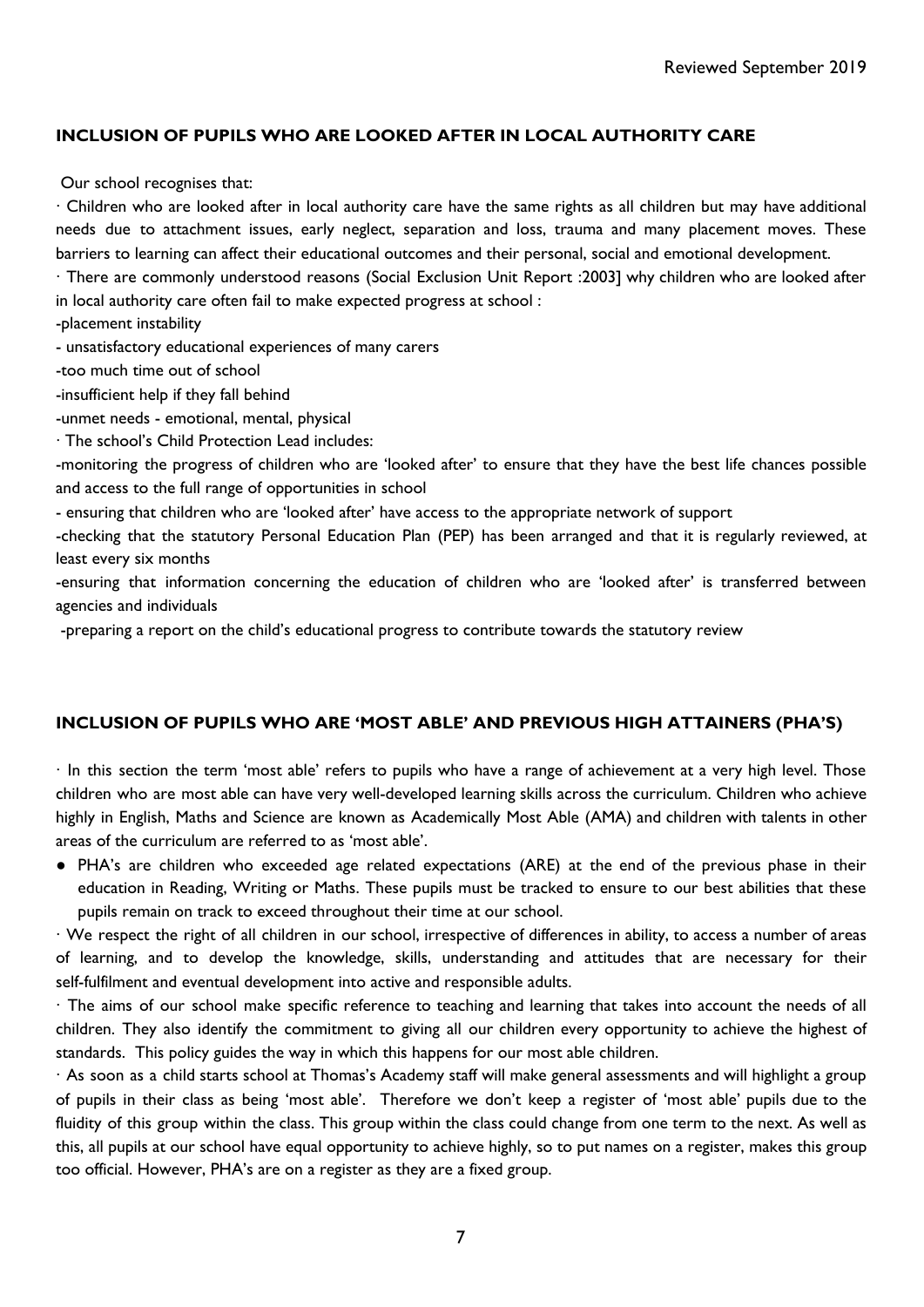#### **Identification**

· Before identifying any child 'most able' in a particular area, we aim to ensure that all children have had the opportunity to learn and succeed in this area. This makes the identification process fair. Identification of pupils as 'most able' is a judgement which applies to the current class/school context and refers to the current level of performance only. This means that 'at this time this child is showing ability in a particular area'. Identification at our school does not necessarily mean that in another school or context the child would be identified.

· A very able or talented pupil should be identified using a variety of methods. The specific procedure will vary according to subject area but will include elements of the following:

- teacher nomination
- assessment results
- specialist teacher identification
- parental nomination
- peer nomination
- · Provision for most able children will be tracked on the whole school provision map.
- Identification of PHA's is through end of phase data- exceeding ARE at end of Reception and KS1

#### **Provision**

· Teachers have high expectations and plan carefully to meet the learning needs of all our children. We give all children the opportunity to show what they know, understand and can do, and we achieve this in a variety of ways when planning for children's learning by providing:

- a common activity that allows the children to respond at their own level
- an enrichment activity that broadens a child's learning in a particular skill or knowledge area

- an individual activity within a common theme that reflects a greater depth of understanding and higher level of attainment

- the opportunity for children to progress through their work at their own rate of learning

· We offer a range of extra-curricular activities for our children. These activities offer most able children the opportunity to further their learning in a range of activities. Opportunities include a range of sporting and musical clubs. School based provision includes opportunities for performance, artists in residence, specialist teaching and partnership with primary and secondary schools.

#### **Management of Inclusion within our school**

· The head teacher and the governing body have delegated the responsibility for the ongoing implementation of this Inclusion Policy to the Special Educational Needs and Disability Coordinator (SENDCo) and Deputy Head teacher (Clare James). The SENDCo (Jayne Scott) is responsible for reporting regularly to the head and the governor with responsibility for SEN on the ongoing effectiveness of this inclusion policy. The Designated Teacher for Looked After Children (Miles Chester) has strategic responsibility for the inclusion of children who are adopted or in local authority care.

· All staff in school have a responsibility for maximising achievement and opportunity of under achieving learners – specifically, all teachers are teachers of pupils with special educational needs and EAL. Staff are aware of their responsibilities towards all under achieving learners and a positive and sensitive attitude is shown towards all pupils at all times.

#### **Head teacher**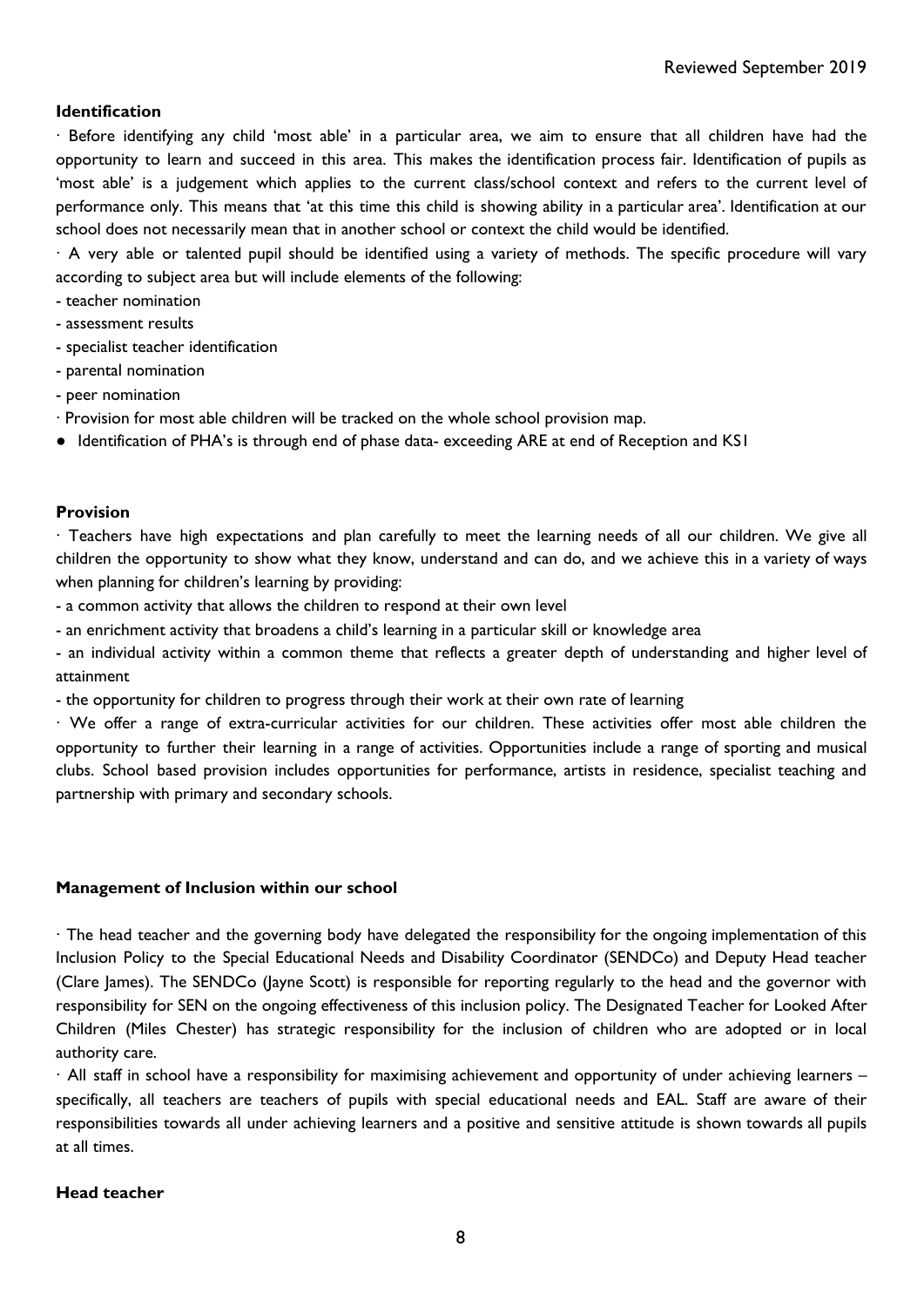· The head teacher is responsible for monitoring and evaluating the progress of all pupils and for making strategic decisions which will maximise their opportunity to learn.

· The head teacher and the governing body will delegate the day to day implementation of this policy to the Special Educational Needs and Disability Coordinator (SENDCo).

· The head teacher will be informed of the progress of all under achieving learners and any issues with regard to the school's provision in this regard through:

- analysis of the whole-school pupil progress tracking system
- maintenance and analysis of a whole-school provision map for under achieving learners
- pupil progress meetings and TIP meetings with individual teachers
- regular meetings with the SENDCo
- discussions with pupils and parents

#### **Special Educational Needs and Disability Coordinator**

In line with the recommendations in the SEN Code of Practice 2014, the SENDCo will oversee the day- to-day operation of this policy in the following ways:

· maintain and analyse the whole-school provision map for under achieving learners (Deputy Head teacher to oversee this)

maintain and analyse the SEN Report for all pupils with SEND

· identify on this SEN Report a staged list of pupils with special educational needs – those in receipt of additional SEN from the schools devolved budget, those in receipt of SEN funding and those with statements of Special Educational Need or Education Health and Care plans

- · co-ordinate provision for children with special educational needs
- · liaise with and advise teachers
- · manage other classroom staff involved in supporting under achieving learners
- · oversee the records on all children with special educational needs
- · liaise with parents of children with SEN, in conjunction with class teachers
- · contribute to the in-service training of staff

· implement a programme of annual review for all pupils with a Statement of special educational need. Comply with requests from an Education Health and Care Plan Coordinator to participate in a review

· carry out referral procedures to the Local Authority to request SEN funding and/or an Education Health and Care Plan when it is suspected, on strong evidence arising from previous intervention (additional SEN from devolved budget), that a pupil may have a special educational need which will require significant support

· oversee the smooth running of transition arrangements and transfer of information for Year 6 pupils

· monitor the school's system for ensuring that Record of developments (SEN Support Plans), where it is agreed they will be useful for a pupil with special educational needs, have a high profile in the classroom and with pupils

· By leading TIP meetings, evaluate regularly the impact and effectiveness of all additional interventions for all under achieving learners (including those with special educational needs)

· meet at least termly with each teacher to review and revise learning objectives for all under achieving learners in their class who are being tracked on the school's provision map

· liaise sensitively with parents and families of pupils on the SEN list, keeping them informed of progress and listening to their views of progress

· attend area SENDCO network meetings and training as appropriate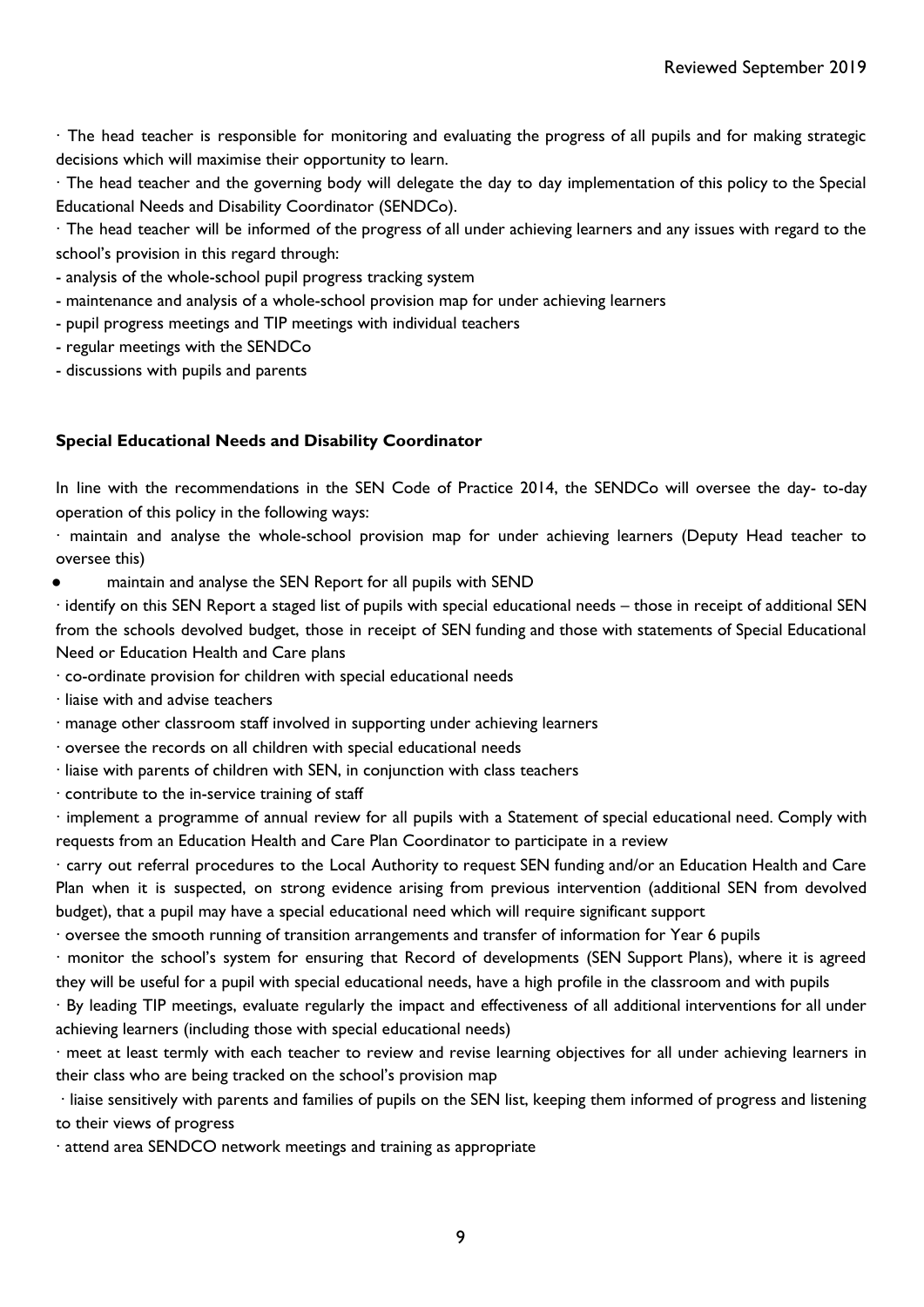· liaise with the school's Inclusion Governor (Mr Sam Merullo), keeping him informed of current issues regarding provision for under achieving learners, including those with special educational needs (nationally, locally and within school)

· liaise closely with a range of outside agencies to support under achieving learners

#### **Class teacher**

· Liaise with the SENDCO to agree :

- which pupils in the class are under achieving learners

-which pupils are under achieving and need to have their additional interventions monitored on the whole school provision map – but do not have special educational needs

- which pupils (also on the provision map) require additional support because of a special educational need and need to go on the school's SEN list. Some of these pupils may require advice/support from an outside professional and, therefore, an SEN Support Plan to address a special educational need (this would include pupils with statements/EHC Plans)

· Secure good provision and good outcomes for all groups of under achieving learners by:

- providing differentiated teaching and learning opportunities, including differentiated work for EAL pupils which reduces linguistic difficulty whilst maintaining cognitive challenge

- ensuring there is adequate opportunity for pupils with special educational needs to work on agreed targets which are genuinely "additional to" or "different from" those normally provided as part of the differentiated curriculum offer and strategies" (SEN Code of Practice 2014)

- ensuring effective deployment of resources to maximise outcomes for all groups of under achieving learners

#### **Specialist support**

· In accordance with Section 6 of the SEN Code of Practice 2014, if appointed after September 2008, our Special Educational Needs Coordinator will be a qualified teacher working at our school and will have statutory accreditation. If a new SENDCo is appointed, he/she will gain statutory accreditation within three years of appointment.

· All staff will be trained in how to best support all under achieving learners in order to maximise their achievement as part of the school development plan and annual schedule of continuous professional development.

· Specialist advice and expertise in relation to assessment and support of individual pupils will be commissioned by the school through the Local Authority.

#### **Partnership with Parents/Carers**

The school aims to work in partnership with parents and carers. We do so by:

· Publishing our 'School Offer' for SEN on our website

working effectively with all other agencies supporting children and their parents

· giving parents and carers opportunities to play an active and valued role in their child's education

· making parents and carers feel welcome

· encouraging parents and carers to inform school of any difficulties they perceive their child may be having or other needs the child may have which need addressing

· instilling confidence that the school will listen and act appropriately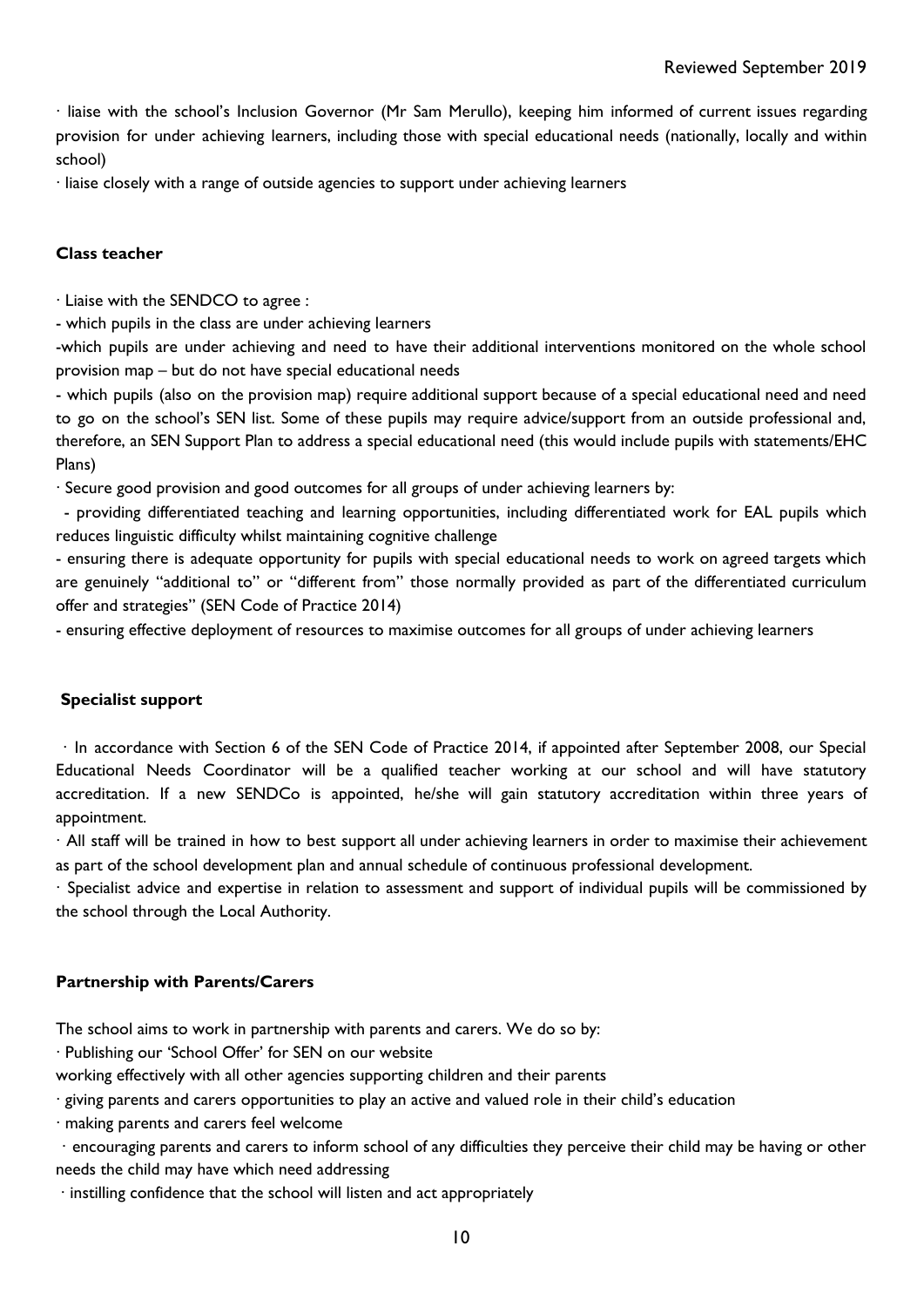· focusing on the child's strengths as well as areas of additional need

· allowing parents and carers opportunities to discuss ways in which they and the school can help their child

· agreeing targets for all pupils, in particular, those not making expected progress and, for some pupils identified as having special educational needs, involving parents in the drawing-up and monitoring progress against these targets

· keeping parents and carers informed and giving support during assessment and any related decision-making process

· offering termly review meeting between the class teacher and parents

· making parents and carers aware of the Parent Partnership services

· providing all information in an accessible way, including, where necessary, translated information for parents with English as an additional language

#### **Effective Transition**

· We will ensure early and timely planning for transfer to a pupil's next phase of education and during Year 5and 6 will offer transition meetings to all pupils in receipt of additional SEN and all those with statements of Special Educational Needs/EHCP's.

· A transition timeline will be produced, with specific responsibilities identified.

· Support for the pupil in coming to terms with moving on will be carefully planned and will include familiarisation visits and counselling. Pupils will be included in all "class transition days" to the next phase but may also be offered additional transition visits.

· Pupils and parents will be encouraged to consider all options for the next phase of education and the school will involve outside agencies, as appropriate, to ensure information is comprehensive but easily accessible and understandable. Accompanied visits to other providers may be arranged as appropriate.

· Parents will be given a reliable named contact at the next phase provider with whom the SENDCo will liaise.

#### **Admission Arrangements**

No child will be refused admission to school on the basis of his or her special educational need, ethnicity or language need. In line with the Equalities Act 2010, we will not discriminate against disabled children and we will take all reasonable steps to provide effective educational provision.

#### **Complaints**

If there are any complaints relating to the provision for children with SEN or EAL these will be dealt with in the first instance by the class teacher and SENDCo, then, if unresolved, by the deputy head teacher or head teacher. The governor with specific responsibility for Inclusion may be involved if necessary. In the case of an unresolved complaint the issue should be taken through the general Governors complaints procedure (see separate Complaints Policy)

The name and contact details of the **SEND Co-ordinator** Mrs Lyndsey Gale Please contact through the school office

The name and contact details of the **Deputy Head teacher for Curriculum and Inclusion** Mrs Clare James Please contact through the school office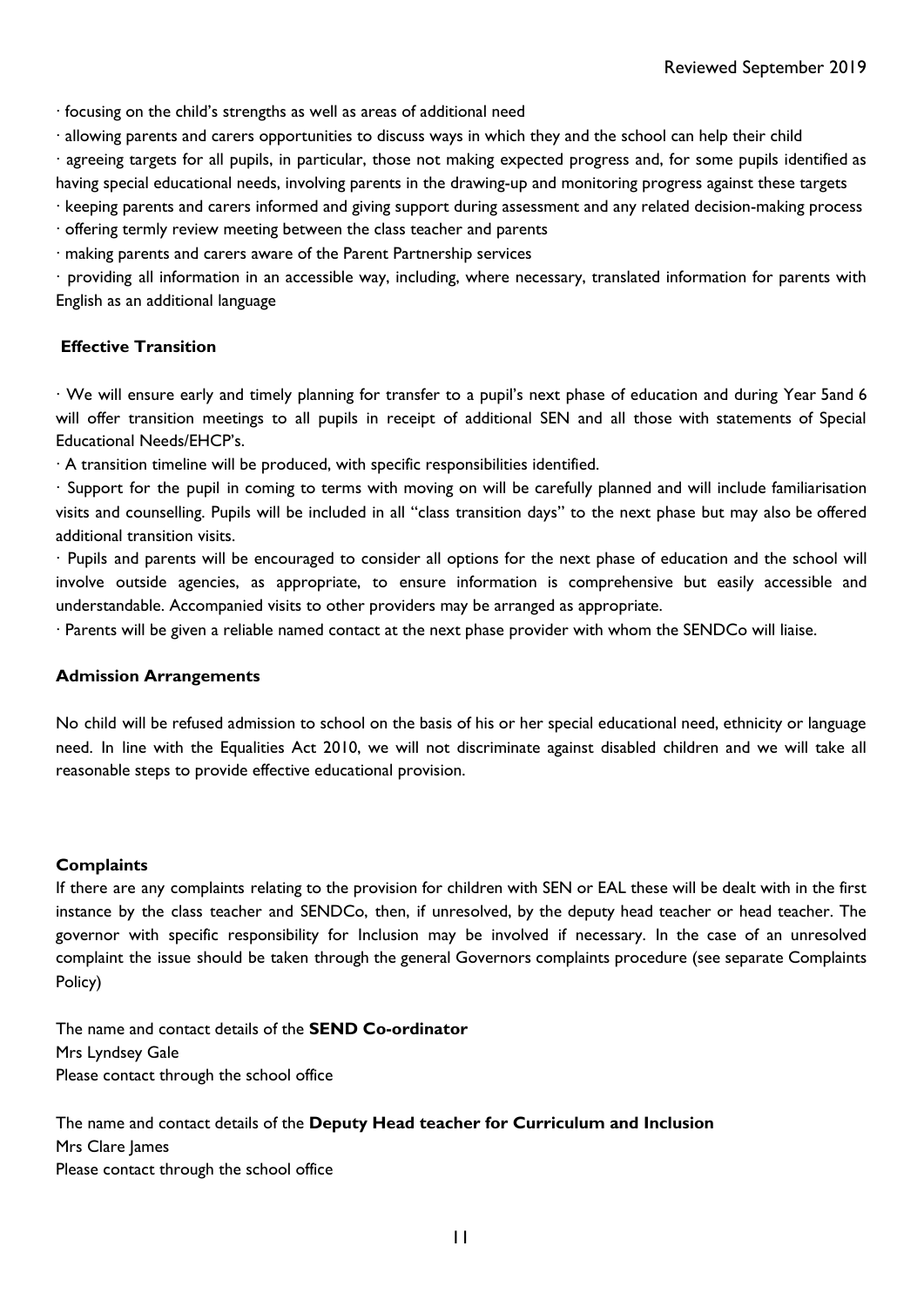The name and contact details of the **Child Protection Lead (Designated Teacher for Looked After pupils)** Mr Miles Chester Please contact through the school office

The name and contact details of the **Governor with responsibility for inclusion** Mr Sam Merullo Please contact through the school office

| This policy will be reviewed every two years |  |                                           |  |  |  |
|----------------------------------------------|--|-------------------------------------------|--|--|--|
| Latest Review: September 2019                |  | By   Miles Chester                        |  |  |  |
| Date of next review: February 2021           |  | By   Education and safeguarding Committee |  |  |  |



| Area of | <b>Universal-Wave 1</b> | <b>Targeted-Wave 2</b> | <b>Specialist Support-Wave 3</b> |
|---------|-------------------------|------------------------|----------------------------------|
| Need    |                         |                        | (SEN Support, Statement/EHCP)    |
|         |                         |                        |                                  |